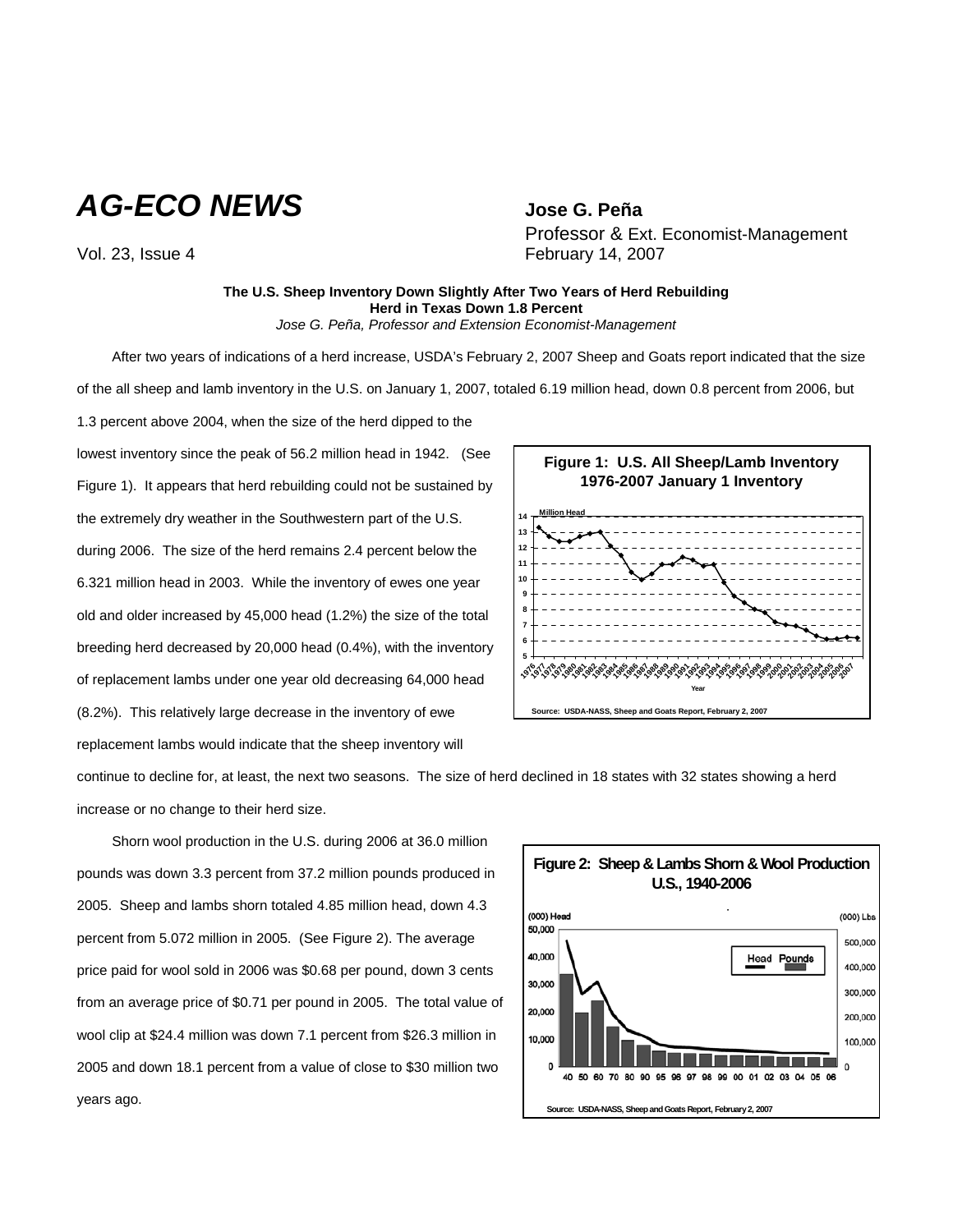In addition to the drought of 2006, weak wool prices and weakening lamb prices may have had a significant influence on the inventory decrease.

# **Lamb Prices Down**

Wool, lamb and mutton (meat from sheep one-year old or older) are the products of the sheep industry. As domestic wool trading continues very slow and feeder lamb prices weaken (see figure 3) significantly from 2005's record highs, it appears that

weakening wool/lamb trade will probably encourage a continued reduction of the inventory.

In an attempt to provide some market stability, last October, the Federal Crop Insurance Corporation (FCIC) approved the implementation of the Livestock Risk Protection (LRP)-Lamb pilot program, beginning with the 2007 reinsurance year. The American Sheep Industry Association (ASI) and its development partners have been working with the FCIC board and the Risk Management Agency (RMA) for nearly two years on the proposal for an LRP-Lamb pilot project. While details of the program have not been



announced, the design of the project will allow producers and feeders to purchase insurance to protect them against unexpected declines in lamb prices. Implementation of this program is expected before the end of the year.

## **Imports**

While U.S. lamb and mutton supplies have remained at a relatively steady annual average of about 369 million pounds since 1998, imports rose rapidly in the mid-1990's as these lamb imports quickly found consumer acceptance in the U.S. (See Figure 4) Almost all of the U.S. lamb imports come from Australia and New Zealand. Imports account for close to half of domestic lamb and mutton consumption.

#### **Exports**

The U.S. exports small quantities of lamb compared to its imports. Exports have